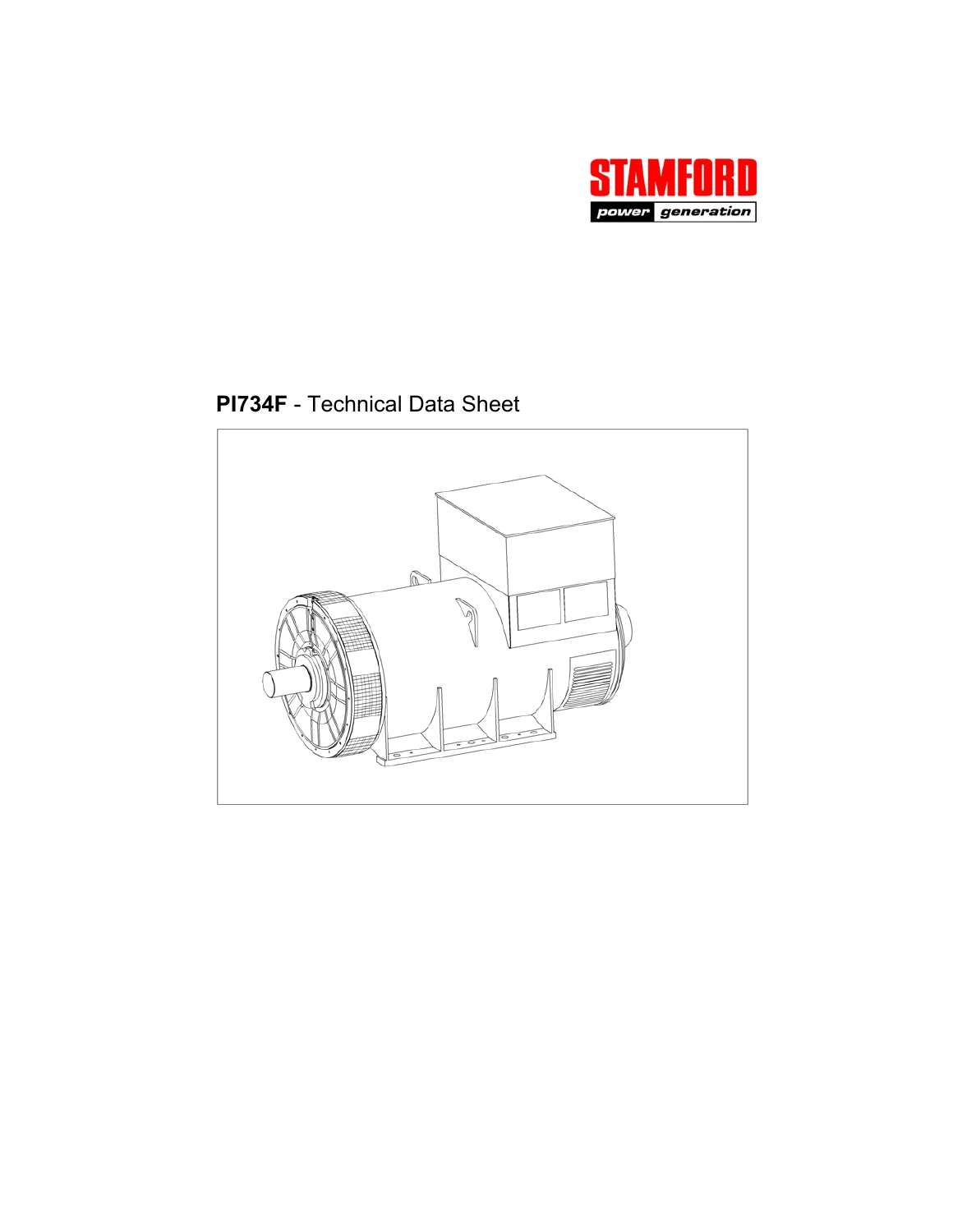# PI734F **SPECIFICATIONS & OPTIONS**



### **STANDARDS**

Newage Stamford industrial generators meet the requirements of BS EN 60034 and the relevant sections of other national and international standards such as BS5000, VDE 0530, NEMA MG1-32, IEC60034, CSA C22.2-100, AS1359.

Other standards and certifications can be considered on request.

#### **DESCRIPTION**

The STAMFORD PI range of synchronous ac generators are brushless with a rotating field. They are separately excited by the STAMFORD Permanent Magnet Generator (PMG). This is a shaft mounted, high frequency, pilot exciter which provides a constant supply of clean power via the Automatic Voltage Regulator (AVR) to the main exciter. The main exciter output is fed to the main rotor, through a full wave bridge rectifier, protected by surge suppression.

### **VOLTAGE REGULATORS**

The PI range generators, complete with a PMG, are available with one of two AVRs. Each AVR has soft start voltage build up and built in protection against sustained over-excitation, which will de-excite the generator after a minimum of 8 seconds.

Underspeed protection (UFRO) is also provided on both AVRs. The UFRO will reduce the generator output voltage proportional to the speed of the generator below a presettable level.

The **MX341 AVR** is two phase sensed with a voltage regulation of  $\pm$  1 %. (see the note on regulation).

The **MX321 AVR** is 3 phase rms sensed with a voltage regulation of 0.5% rms (see the note on regulation). The UFRO circuit has adjustable slope and dwell for controlled recovery from step loads. An over voltage protection circuit will shutdown the output device of the AVR, it can also trip an optional excitation circuit breaker if required. As an option, short circuit current limiting is available with the addition of current transformers.

Both the MX341 and the MX321 need a generator mounted current transformer to provide quadrature droop characteristics for load sharing during parallel operation. Provision is also made for the connection of the STAMFORD power factor controller, for embedded applications, and a remote voltage trimmer.

#### **WINDINGS & ELECTRICAL PERFORMANCE**

All generator stators are wound to 2/3 pitch. This eliminates triplen (3rd, 9th, 15th …) harmonics on the voltage waveform and is found to be the optimum design for trouble-free supply of non-linear loads. The 2/3 pitch design avoids excessive neutral currents sometimes seen with higher winding pitches. A fully connected damper winding reduces oscillations during paralleling. This winding, with the 2/3 pitch and carefully selected pole and tooth designs, ensures very low levels of voltage waveform distortion.

#### **TERMINALS & TERMINAL BOX**

Standard generators feature a main stator with 6 ends brought out to the terminals, which are mounted on the frame at the non-drive end of the generator. A sheet steel terminal box contains the AVR and provides ample space for the customers' wiring and gland arrangements. It has removable panels for easy access.

#### **SHAFT & KEYS**

All generator rotors are dynamically balanced to better than BS6861:Part 1 Grade 2.5 for minimum vibration in operation. Two bearing generators are balanced with a half key.

#### **INSULATION/IMPREGNATION**

The insulation system is class 'H', and meets the requirements of UL1446. All wound components are impregnated with materials and processes designed specifically to provide the high build required for static windings and the high mechanical strength required for rotating components.

#### **QUALITY ASSURANCE**

Generators are manufactured using production procedures having a quality assurance level to BS EN ISO 9001.

#### **NOTE ON REGULATION**

The stated voltage regulation may not be maintained in the presence of certain radio transmitted signals. Any change in performance will fall within the limits of Criteria 'B' of EN 61000-6-2:2001. At no time will the steady-state voltage regulation exceed 2%.

Note: Continuous development of our products entitles us to change specification details without notice, therefore they must not be regarded as binding.

Front cover drawing is typical of the product range.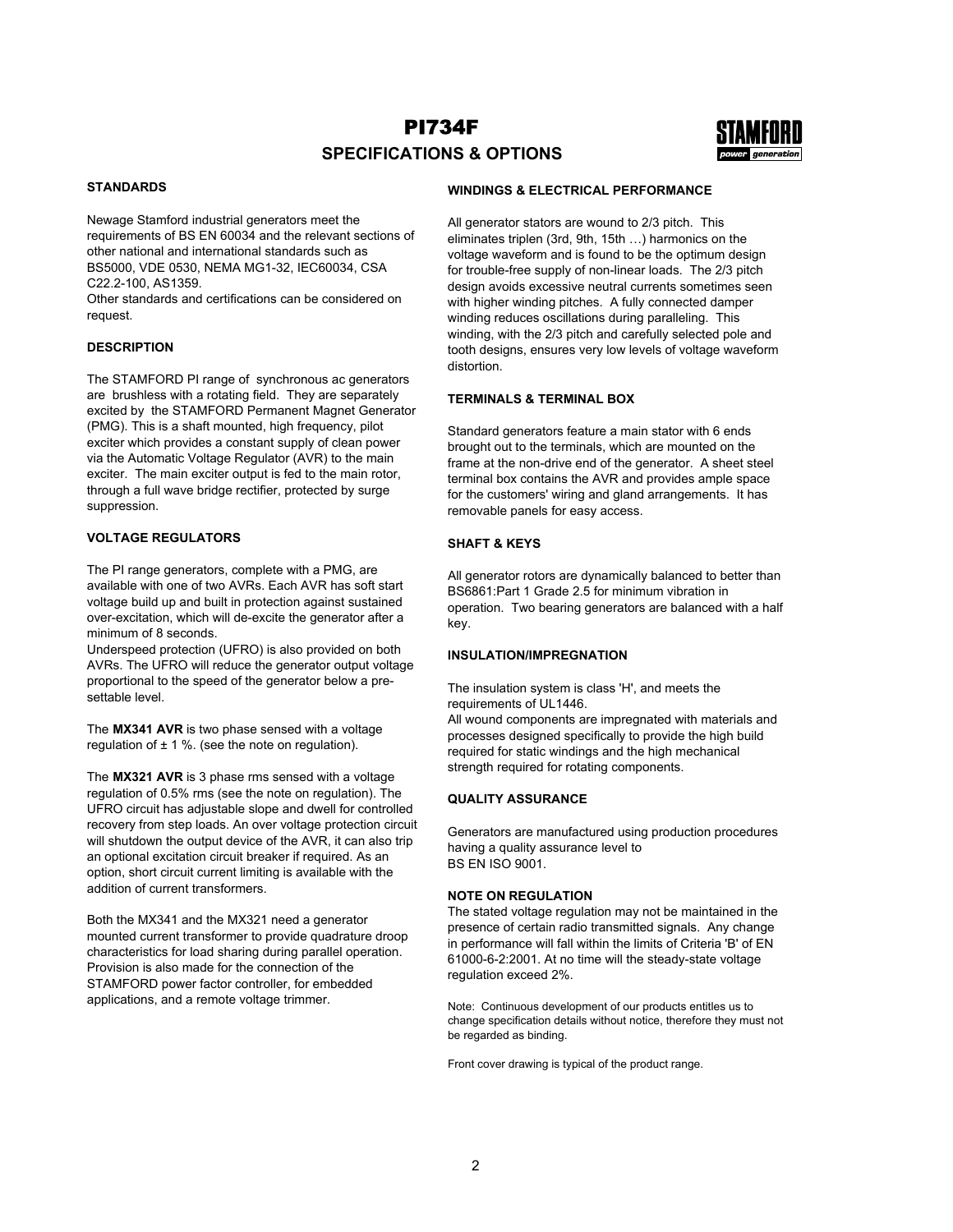

## **WINDING 312**

| <b>CONTROL SYSTEM</b>                                   | SEPARATELY EXCITED BY P.M.G.                                 |                                                                                                                                                   |                                                     |                   |                                   |         |         |         |  |  |  |  |
|---------------------------------------------------------|--------------------------------------------------------------|---------------------------------------------------------------------------------------------------------------------------------------------------|-----------------------------------------------------|-------------------|-----------------------------------|---------|---------|---------|--|--|--|--|
| A.V.R.                                                  | MX341                                                        | MX321                                                                                                                                             |                                                     |                   |                                   |         |         |         |  |  |  |  |
| <b>VOLTAGE REGULATION</b>                               | ±1%<br>± 0.5%<br>With 4% ENGINE GOVERNING                    |                                                                                                                                                   |                                                     |                   |                                   |         |         |         |  |  |  |  |
| SUSTAINED SHORT CIRCUIT                                 |                                                              |                                                                                                                                                   | REFER TO SHORT CIRCUIT DECREMENT CURVES (page 7)    |                   |                                   |         |         |         |  |  |  |  |
| <b>INSULATION SYSTEM</b>                                | <b>CLASS H</b>                                               |                                                                                                                                                   |                                                     |                   |                                   |         |         |         |  |  |  |  |
| <b>PROTECTION</b>                                       |                                                              | IP <sub>23</sub>                                                                                                                                  |                                                     |                   |                                   |         |         |         |  |  |  |  |
| <b>RATED POWER FACTOR</b>                               |                                                              | 0.8                                                                                                                                               |                                                     |                   |                                   |         |         |         |  |  |  |  |
| <b>STATOR WINDING</b>                                   | DOUBLE LAYER LAP                                             |                                                                                                                                                   |                                                     |                   |                                   |         |         |         |  |  |  |  |
| <b>WINDING PITCH</b>                                    | <b>TWO THIRDS</b>                                            |                                                                                                                                                   |                                                     |                   |                                   |         |         |         |  |  |  |  |
| <b>WINDING LEADS</b>                                    | 6                                                            |                                                                                                                                                   |                                                     |                   |                                   |         |         |         |  |  |  |  |
| <b>MAIN STATOR RESISTANCE</b>                           |                                                              | 0.00076 Ohms PER PHASE AT 22°C STAR CONNECTED                                                                                                     |                                                     |                   |                                   |         |         |         |  |  |  |  |
| <b>MAIN ROTOR RESISTANCE</b>                            |                                                              |                                                                                                                                                   |                                                     | 2.31 Ohms at 22°C |                                   |         |         |         |  |  |  |  |
| <b>EXCITER STATOR RESISTANCE</b>                        |                                                              |                                                                                                                                                   |                                                     | 17.5 Ohms at 22°C |                                   |         |         |         |  |  |  |  |
| <b>EXCITER ROTOR RESISTANCE</b>                         |                                                              |                                                                                                                                                   |                                                     |                   | 0.048 Ohms PER PHASE AT 22°C      |         |         |         |  |  |  |  |
| R.F.I. SUPPRESSION                                      |                                                              |                                                                                                                                                   |                                                     |                   |                                   |         |         |         |  |  |  |  |
| <b>WAVEFORM DISTORTION</b>                              |                                                              | BS EN 61000-6-2 & BS EN 61000-6-4, VDE 0875G, VDE 0875N. refer to factory for others<br>NO LOAD < 1.5% NON-DISTORTING BALANCED LINEAR LOAD < 5.0% |                                                     |                   |                                   |         |         |         |  |  |  |  |
| <b>MAXIMUM OVERSPEED</b>                                |                                                              |                                                                                                                                                   |                                                     | 2250 Rev/Min      |                                   |         |         |         |  |  |  |  |
| <b>BEARING DRIVE END</b>                                |                                                              |                                                                                                                                                   |                                                     | BALL. 6232 C3     |                                   |         |         |         |  |  |  |  |
| <b>BEARING NON-DRIVE END</b>                            |                                                              |                                                                                                                                                   |                                                     | BALL. 6319 C3     |                                   |         |         |         |  |  |  |  |
|                                                         |                                                              |                                                                                                                                                   | 1 BEARING                                           |                   | 2 BEARING                         |         |         |         |  |  |  |  |
| <b>WEIGHT COMP. GENERATOR</b>                           |                                                              |                                                                                                                                                   | 3840 kg                                             |                   | 3807 kg                           |         |         |         |  |  |  |  |
| <b>WEIGHT WOUND STATOR</b>                              |                                                              |                                                                                                                                                   | 1908 kg                                             |                   | 1908 kg                           |         |         |         |  |  |  |  |
| WEIGHT WOUND ROTOR                                      |                                                              |                                                                                                                                                   | 1609 kg                                             |                   | 1565 kg                           |         |         |         |  |  |  |  |
| <b>WR<sup>2</sup> INERTIA</b>                           |                                                              |                                                                                                                                                   | 49.3409 kgm <sup>2</sup>                            |                   | 48.424 kgm <sup>2</sup>           |         |         |         |  |  |  |  |
| SHIPPING WEIGHTS in a crate                             |                                                              |                                                                                                                                                   | 3913kg                                              |                   | 3876kg                            |         |         |         |  |  |  |  |
| PACKING CRATE SIZE                                      |                                                              | 216 x 105 x 154(cm)<br>216 x 105 x 154(cm)                                                                                                        |                                                     |                   |                                   |         |         |         |  |  |  |  |
|                                                         | 50 Hz<br>60 Hz                                               |                                                                                                                                                   |                                                     |                   |                                   |         |         |         |  |  |  |  |
| <b>TELEPHONE INTERFERENCE</b>                           |                                                              |                                                                                                                                                   | <b>THF&lt;2%</b>                                    |                   | <b>TIF&lt;50</b>                  |         |         |         |  |  |  |  |
| <b>COOLING AIR</b>                                      |                                                              |                                                                                                                                                   | 2.69 m <sup>3</sup> /sec 5700 cfm                   |                   | 3.45 m <sup>3</sup> /sec 7300 cfm |         |         |         |  |  |  |  |
| VOLTAGE STAR                                            | 380/220                                                      | 400/231                                                                                                                                           | 415/240                                             | 440/254           | 416/240                           | 440/254 | 460/266 | 480/277 |  |  |  |  |
| <b>kVA BASE RATING FOR</b><br>REACTANCE VALUES          | 2020                                                         | 2080                                                                                                                                              | 2080                                                | 2040              | 2340                              | 2500    | 2550    | 2600    |  |  |  |  |
| Xd DIR. AXIS SYNCHRONOUS                                | 2.93                                                         | 2.73                                                                                                                                              | 2.53                                                | 2.21              | 3.54                              | 3.38    | 3.16    | 2.96    |  |  |  |  |
| X'd DIR. AXIS TRANSIENT                                 | 0.18                                                         | 0.17                                                                                                                                              | 0.15                                                | 0.13              | 0.21                              | 0.20    | 0.19    | 0.18    |  |  |  |  |
| X"d DIR. AXIS SUBTRANSIENT                              | 0.13                                                         | 0.12                                                                                                                                              | 0.11                                                | 0.10              | 0.16                              | 0.15    | 0.14    | 0.13    |  |  |  |  |
| Xq QUAD. AXIS REACTANCE                                 | 1.89                                                         | 1.75                                                                                                                                              | 1.63                                                | 1.42              | 2.28                              | 2.18    | 2.03    | 1.90    |  |  |  |  |
| X"g QUAD. AXIS SUBTRANSIENT                             | 0.26                                                         | 0.25                                                                                                                                              | 0.23                                                | 0.20              | 0.32                              | 0.31    | 0.29    | 0.27    |  |  |  |  |
| XL LEAKAGE REACTANCE                                    | 0.03                                                         | 0.03                                                                                                                                              | 0.03                                                | 0.03              | 0.04                              | 0.04    | 0.04    | 0.03    |  |  |  |  |
| X <sub>2</sub> NEGATIVE SEQUENCE                        | 0.19                                                         | 0.17                                                                                                                                              | 0.16                                                | 0.14              | 0.23                              | 0.22    | 0.20    | 0.19    |  |  |  |  |
| X <sub>0</sub> ZERO SEQUENCE                            | 0.02<br>0.02<br>0.02<br>0.02<br>0.02<br>0.03<br>0.03<br>0.02 |                                                                                                                                                   |                                                     |                   |                                   |         |         |         |  |  |  |  |
| REACTANCES ARE SATURATED                                |                                                              |                                                                                                                                                   | VALUES ARE PER UNIT AT RATING AND VOLTAGE INDICATED |                   |                                   |         |         |         |  |  |  |  |
| T'd TRANSIENT TIME CONST.                               | 0.154s                                                       |                                                                                                                                                   |                                                     |                   |                                   |         |         |         |  |  |  |  |
| T"d SUB-TRANSTIME CONST.<br>T'do O.C. FIELD TIME CONST. | 0.02s<br>2.54s                                               |                                                                                                                                                   |                                                     |                   |                                   |         |         |         |  |  |  |  |
| Ta ARMATURE TIME CONST.                                 | 0.02s                                                        |                                                                                                                                                   |                                                     |                   |                                   |         |         |         |  |  |  |  |
| <b>SHORT CIRCUIT RATIO</b>                              | 1/Xd                                                         |                                                                                                                                                   |                                                     |                   |                                   |         |         |         |  |  |  |  |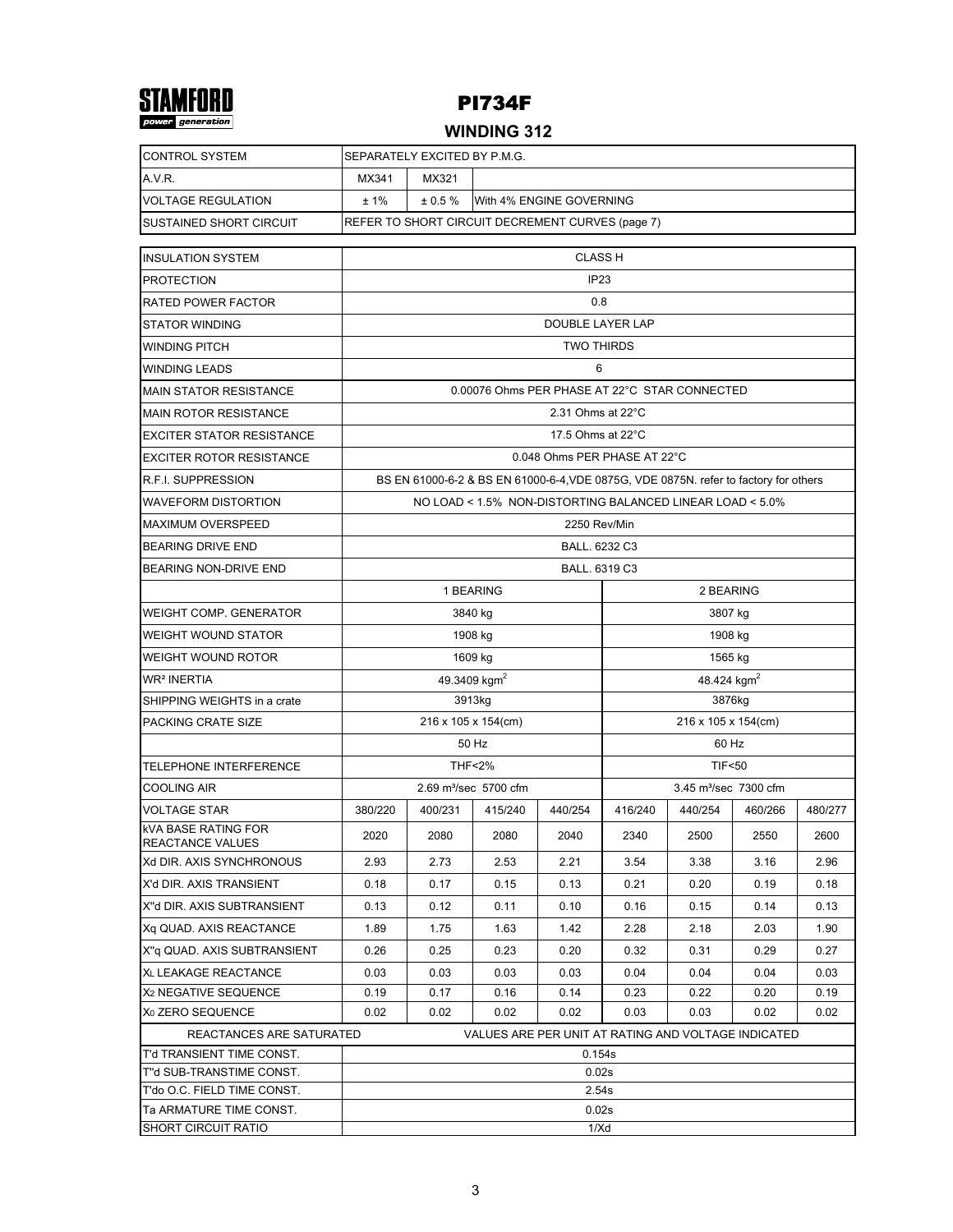



**Winding 312**

## **THREE PHASE EFFICIENCY CURVES**







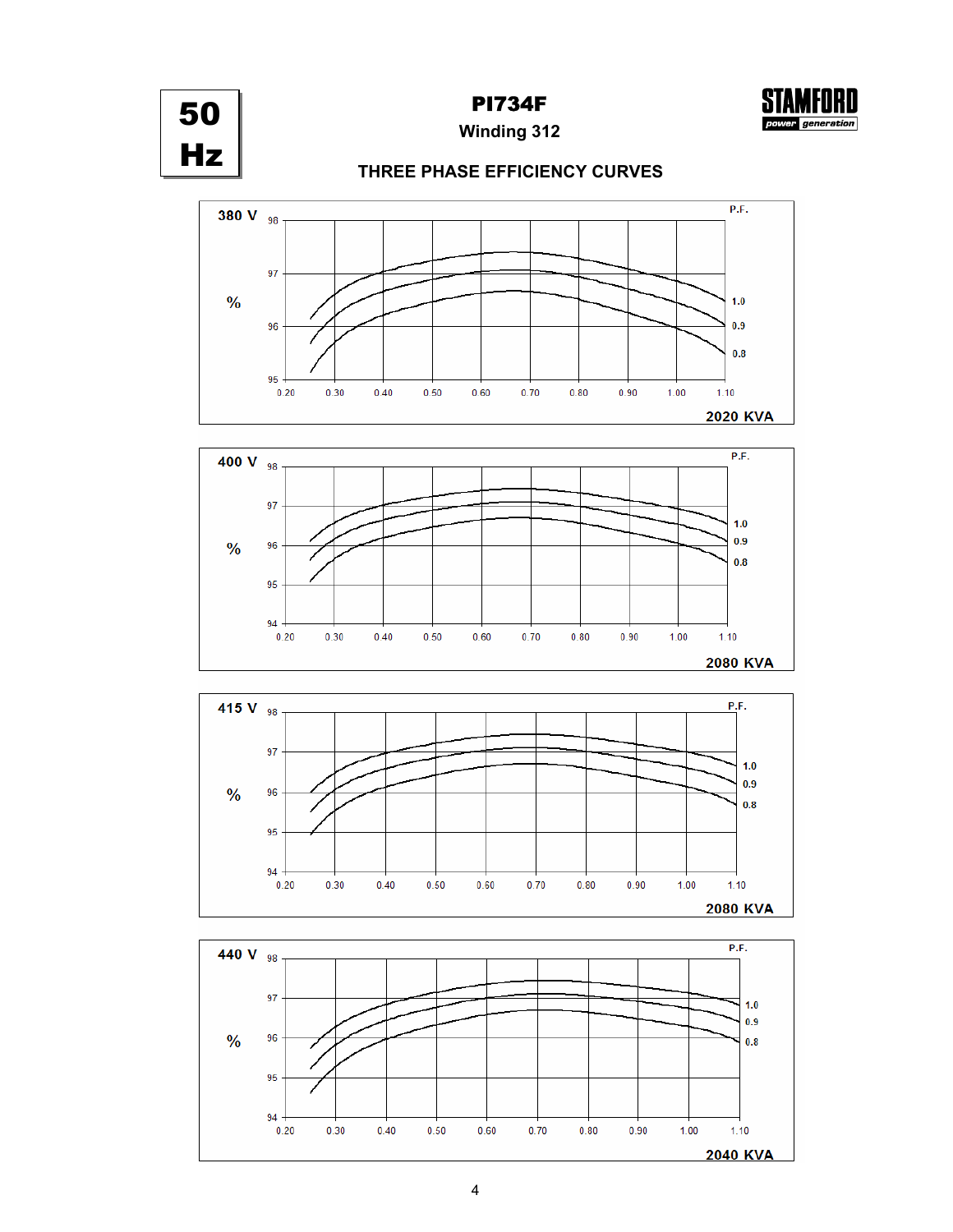

# **Winding 312**

# 60 Hz

## **THREE PHASE EFFICIENCY CURVES**







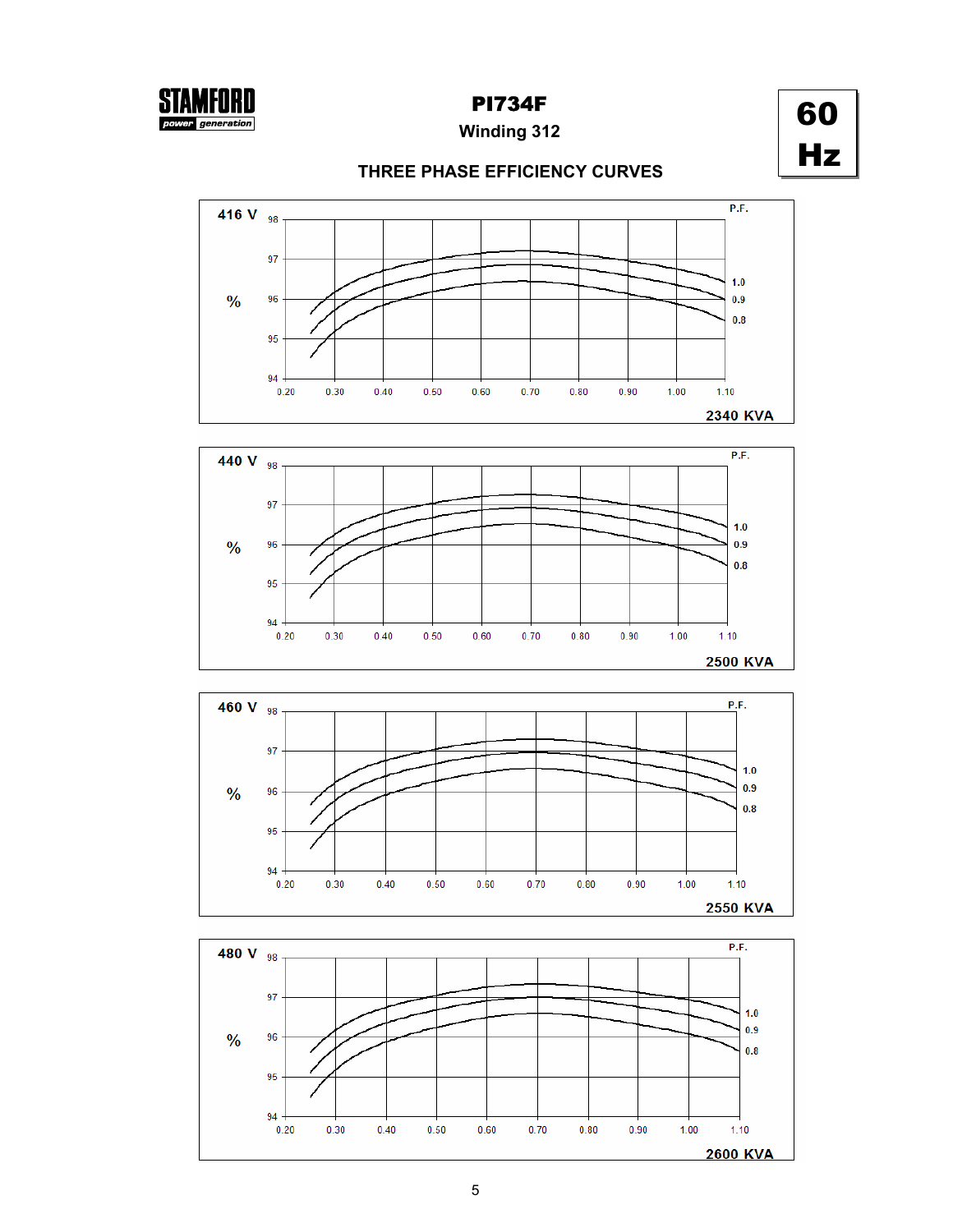

**Winding 312**

## **Locked Rotor Motor Starting Curve**

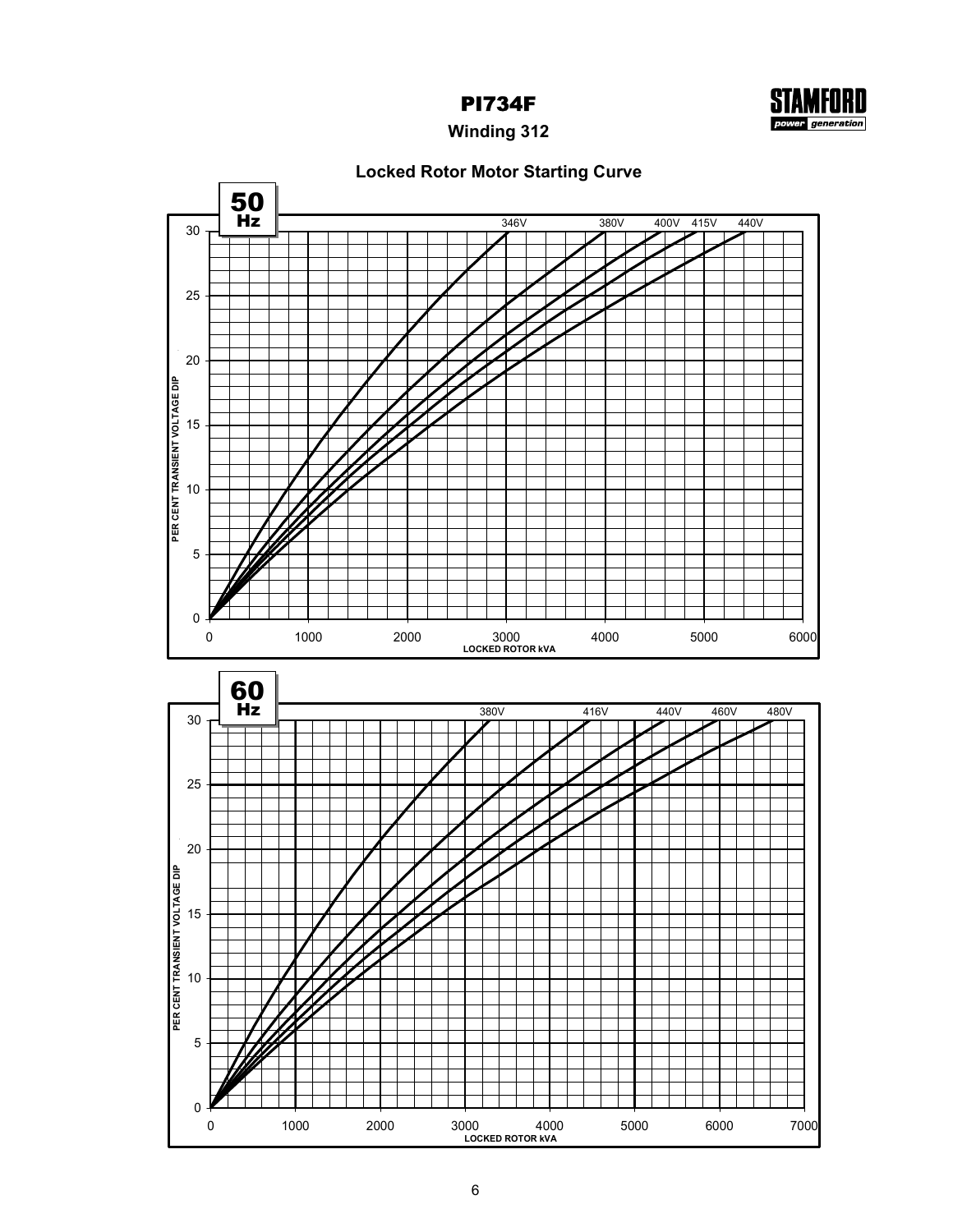



# **Three-phase Short Circuit Decrement Curve. No-load Excitation at Rated Speed**



Sustained Short Circuit = 6,850 Amps



Sustained Short Circuit = 8,900 Amps

## **Note 1**

The following multiplication factors should be used to adjust the values from curve between time 0.001 seconds and the minimum current point in respect of nominal operating voltage :

|                  | 50Hz   | 60Hz             |        |  |  |  |  |  |
|------------------|--------|------------------|--------|--|--|--|--|--|
| Voltage          | Factor | Voltage          | Factor |  |  |  |  |  |
| 380 <sub>v</sub> | x 1.00 | 416 <sub>v</sub> | x 1.00 |  |  |  |  |  |
| 400 <sub>v</sub> | x 1.05 | 440 <sub>v</sub> | x 1.06 |  |  |  |  |  |
| 415 <sub>v</sub> | x 1.09 | 460 <sub>v</sub> | x 1.10 |  |  |  |  |  |
| 440 <sub>v</sub> | x 1.16 | 480v             | x 1.15 |  |  |  |  |  |

The sustained current value is constant irrespective of voltage level

#### **Note 2**

The following multiplication factor should be used to convert the values calculated in accordance with NOTE 1 to those applicable to the various types of short circuit :

|                  | 50Hz       |                  | 60Hz              |                          | 3-phase   | 2-phase L-L | 1-phase L-N |
|------------------|------------|------------------|-------------------|--------------------------|-----------|-------------|-------------|
| Voltage          | Factor     | Voltage          | Factor            | IInstantaneous           | x 1.00    | x 0.87      |             |
| 380 <sub>v</sub> | .00<br>x 1 | 416 <sub>v</sub> | .00<br><b>Y</b> 1 | Minimum                  | $x$ 1.00  | x 1.80      |             |
| 400v             | .05<br>x 1 | 440 <sub>v</sub> | .06<br>x 1        | Sustained                | x 1.00    | x 1.50      | x 2.50      |
| 415v             | .09<br>x.  | 460v             | 10<br>x 1         | IMax. sustained duration | $10$ sec. | 5 sec.      |             |

All other times are unchanged

#### **Note 3**

Curves are drawn for Star (Wye) connected machines.